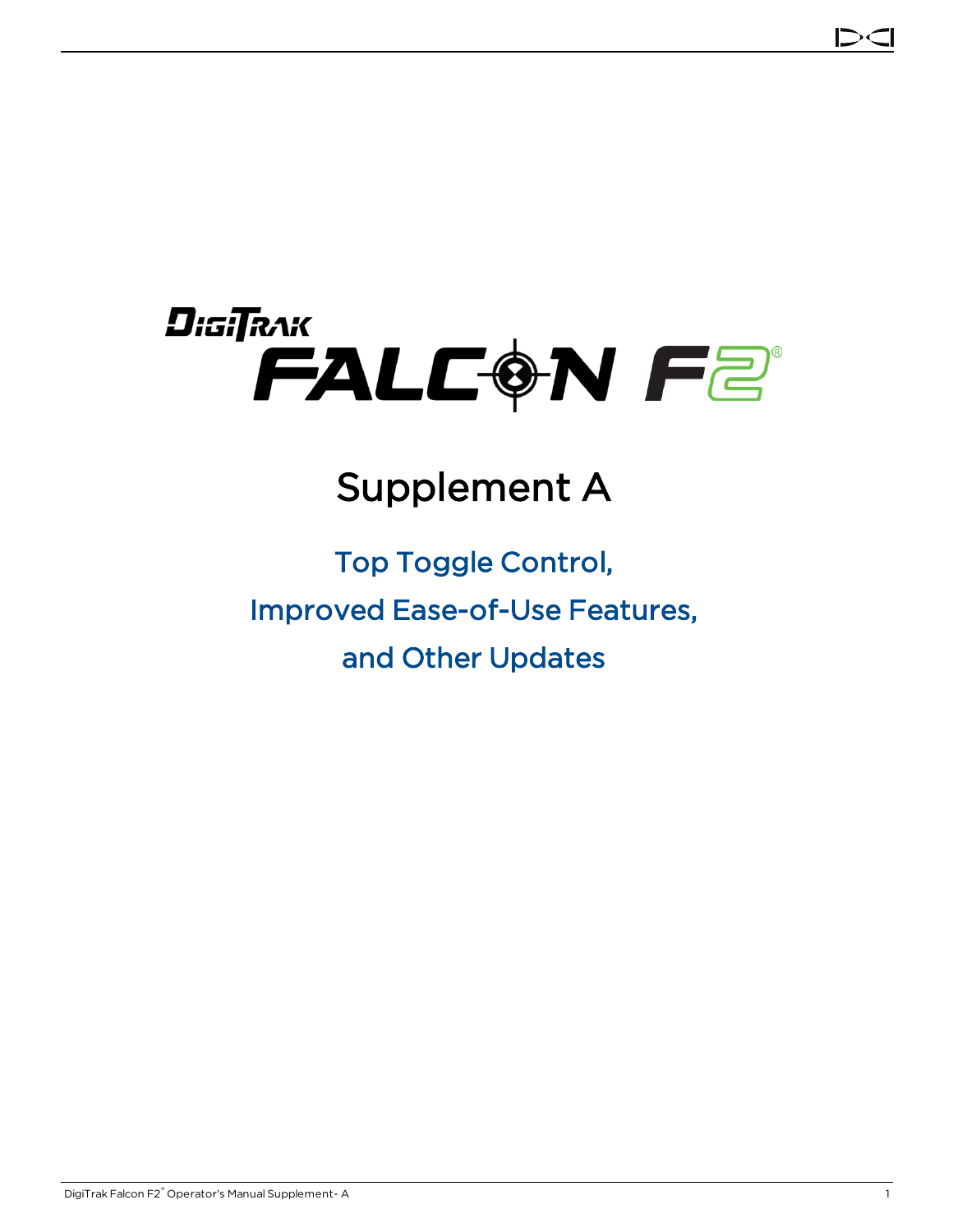403-2310-00-A English, printed on 10/12/2020

© 2020 by Digital Control Incorporated. All rights reserved.

#### *Trademarks*

The DCI® logo, DigiTrak®, DigiTrak Falcon®, and Falcon F2® are U.S. registered trademarks.

#### *Patents*

Patent pending.

#### *Limited Warranty*

All products manufactured and sold by Digital Control Incorporated (DCI) are subject to the terms of a Limited Warranty. A copy of the Limited Warranty can also be obtained at [digital-control.com](http://digital-control.com/).

#### *Important Notice*

All statements, technical information, and recommendations related to DCI products are based on information believed to be reliable. However, DCI does not warrant or guarantee the accuracy or completeness of such information. Before using any DCI product, the user should determine the suitability of the product for its intended use. All statements herein refer to DCI products as delivered by DCI for use with horizontal directional drilling in the ordinary course, and do not apply to any user customizations, third-party products, or any usage of the DCI product outside of the ordinary course. Nothing herein shall constitute a warranty by DCI nor will anything herein be deemed to modify the terms of DCI's existing Limited Warranty applicable to all DCI products. DCI may update or correct the information in this manual from time to time. You may find the most recent version of this manual on DCI's website, [digital-control.com](http://digital-control.com/).

Watch our DigiTrak Training Videos at [www.YouTube.com/DCIKent](http://www.youtube.com/DCIKent)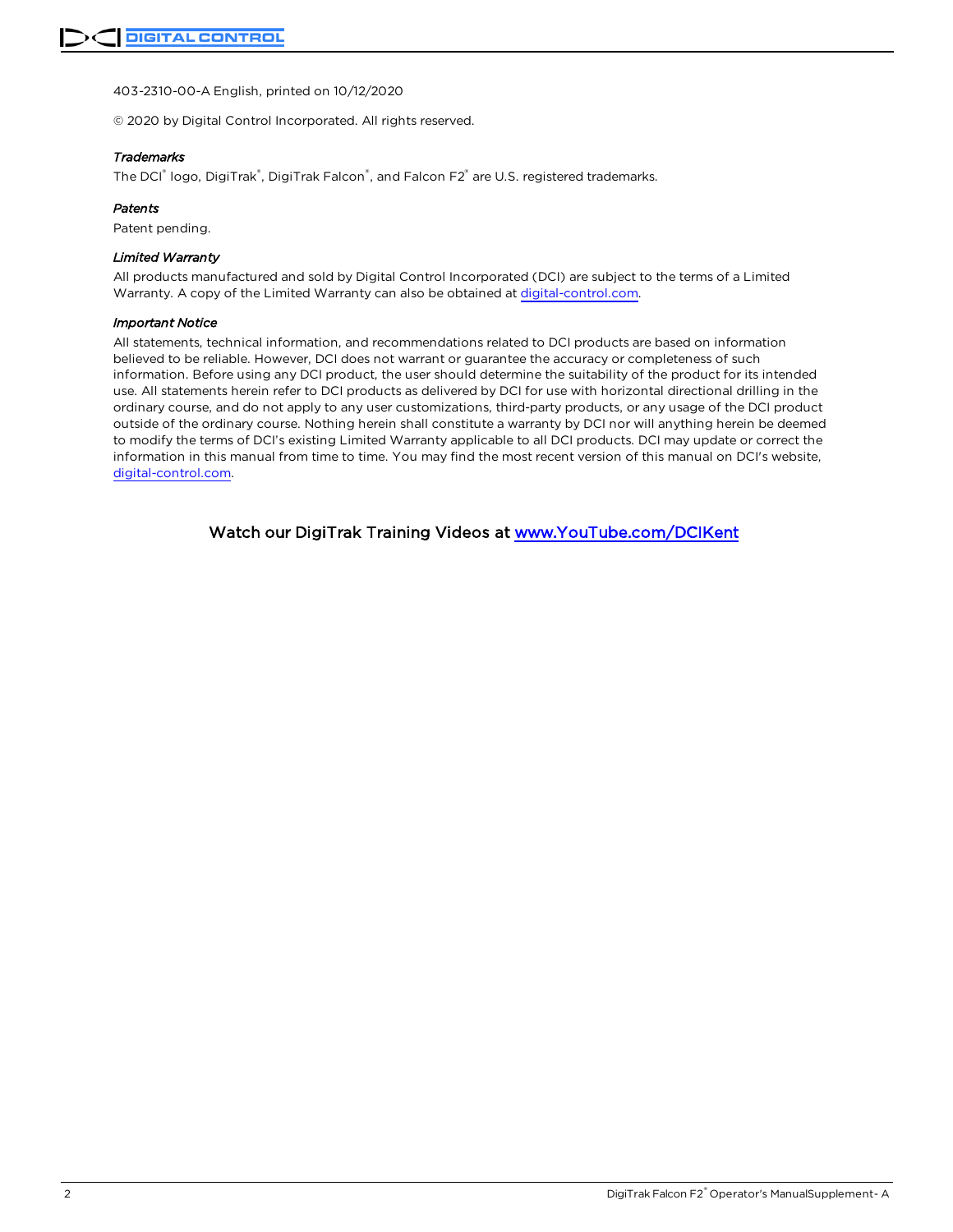#### D

# **Table of Contents**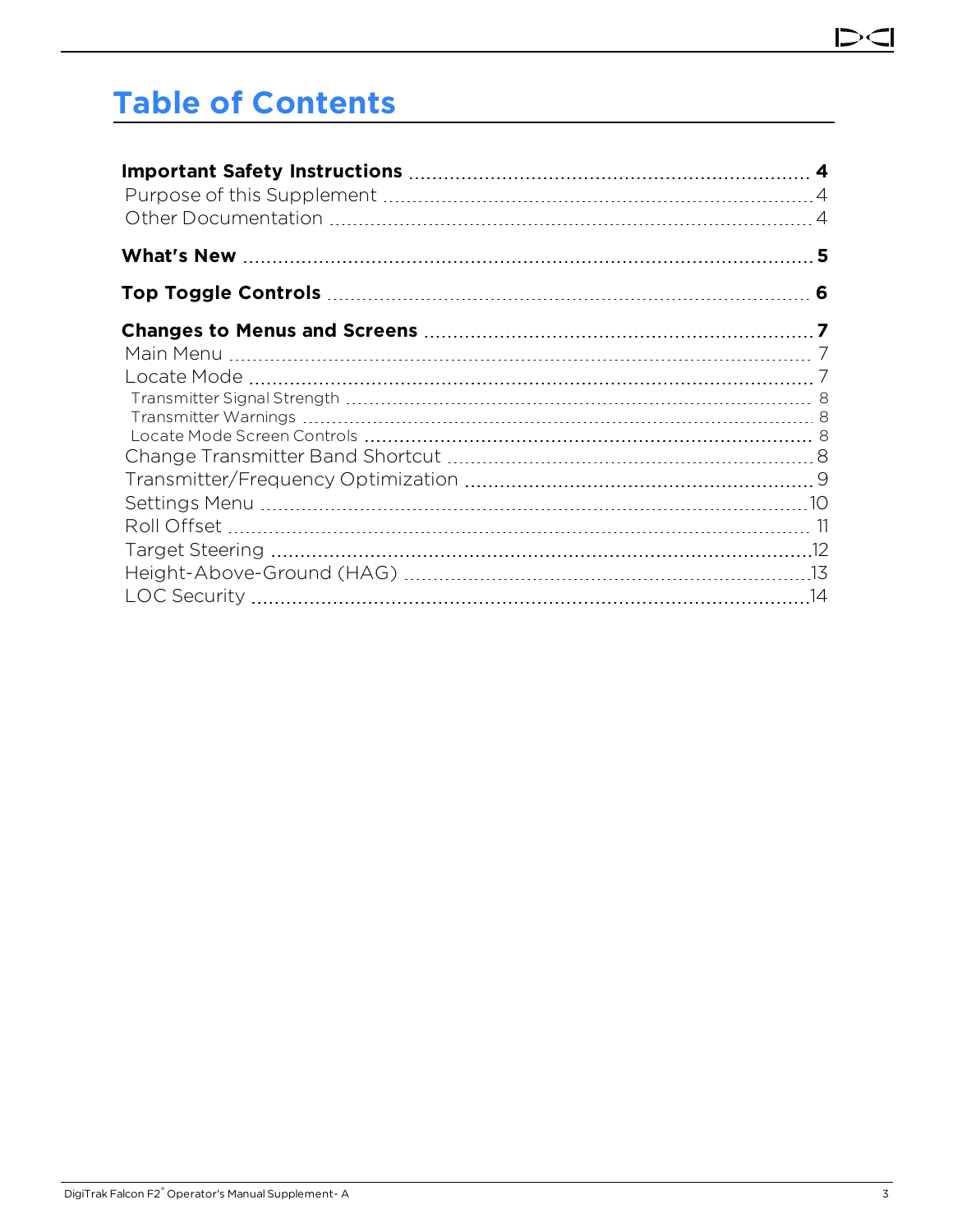# <span id="page-3-0"></span>**Important Safety Instructions**

Always operate your DigiTrak locating system properly to obtain accurate depth, pitch, roll, and locate points. If you have any questions about the operation of the system, please contact DCI Customer Service for assistance.

This document is a companion to your Falcon F2<sup>®</sup> guidance system operator's manual, which contains a more thorough list of warnings regarding the potential for serious injury and death, work slowdowns, property damage, and other hazards and warnings regarding the operation of horizontal drilling equipment. Please install, read, and understand the DCI DigiGuide™ App completely before operating the equipment described in this supplement.

## <span id="page-3-1"></span>**Purpose of this Supplement**

Supplement A addresses the changes to the user interface that accompany Falcon F2 with Top Toggle controls. If you purchased your Falcon F2 guidance system without this capability, you can contact Customer Service for details on obtaining an upgrade that includes these features. This supplement discusses the user interface changes that accompany these features.

## <span id="page-3-2"></span>**Other Documentation**

For the latest documentation for your Falcon F2 Guidance System, install the DCI DigiGuide™App from your smart device's App store or download the Operator's manual and related supplements from digital-control.com.

- Falcon F2 Operator's Manual
- Falcon LOC Supplement C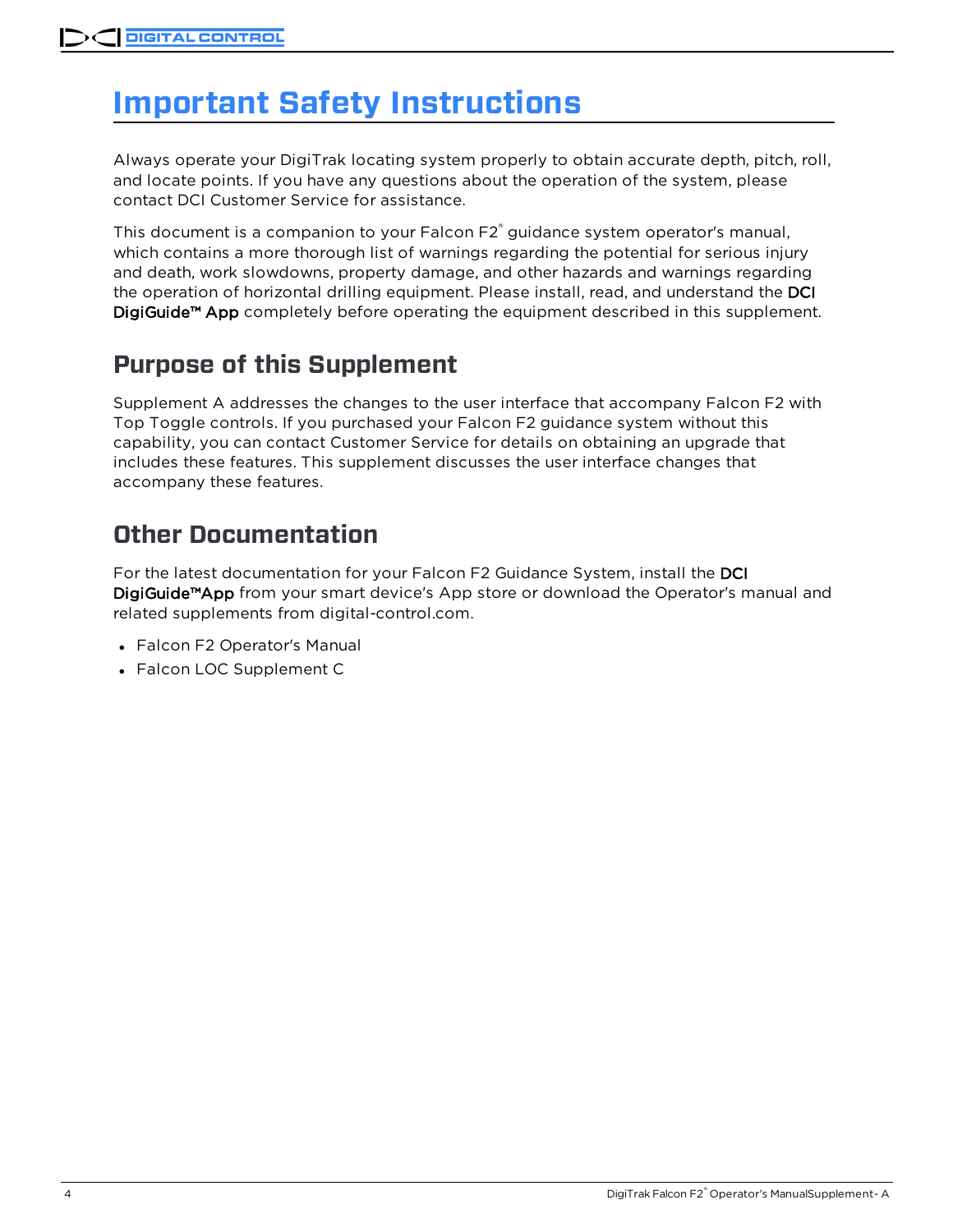## <span id="page-4-0"></span>**What's New**

The latest Falcon F2<sup>®</sup> guidance systems include a top toggle control and other productivityenhancing features.

- New menus and workflows, including new shortcuts
- Easier to use keypad controls for HAG, Target Steering, and LOC Security features
- Frequency Optimizer screen now includes a 2+9 band display for comparing the performance of the current bands to the newly optimized bands
- Target Steering data on the Locate Mode screen now displays depth data and an easier to use onscreen keypad
- Improved convenience features screens no longer time out, added Exit options, and an onscreen contrast control

To add these features to an earlier-model Falcon F2 locator, contact Customer Service at 425.251.0559 or [dci@digital-control.com.](mailto:dci@digital-control.com)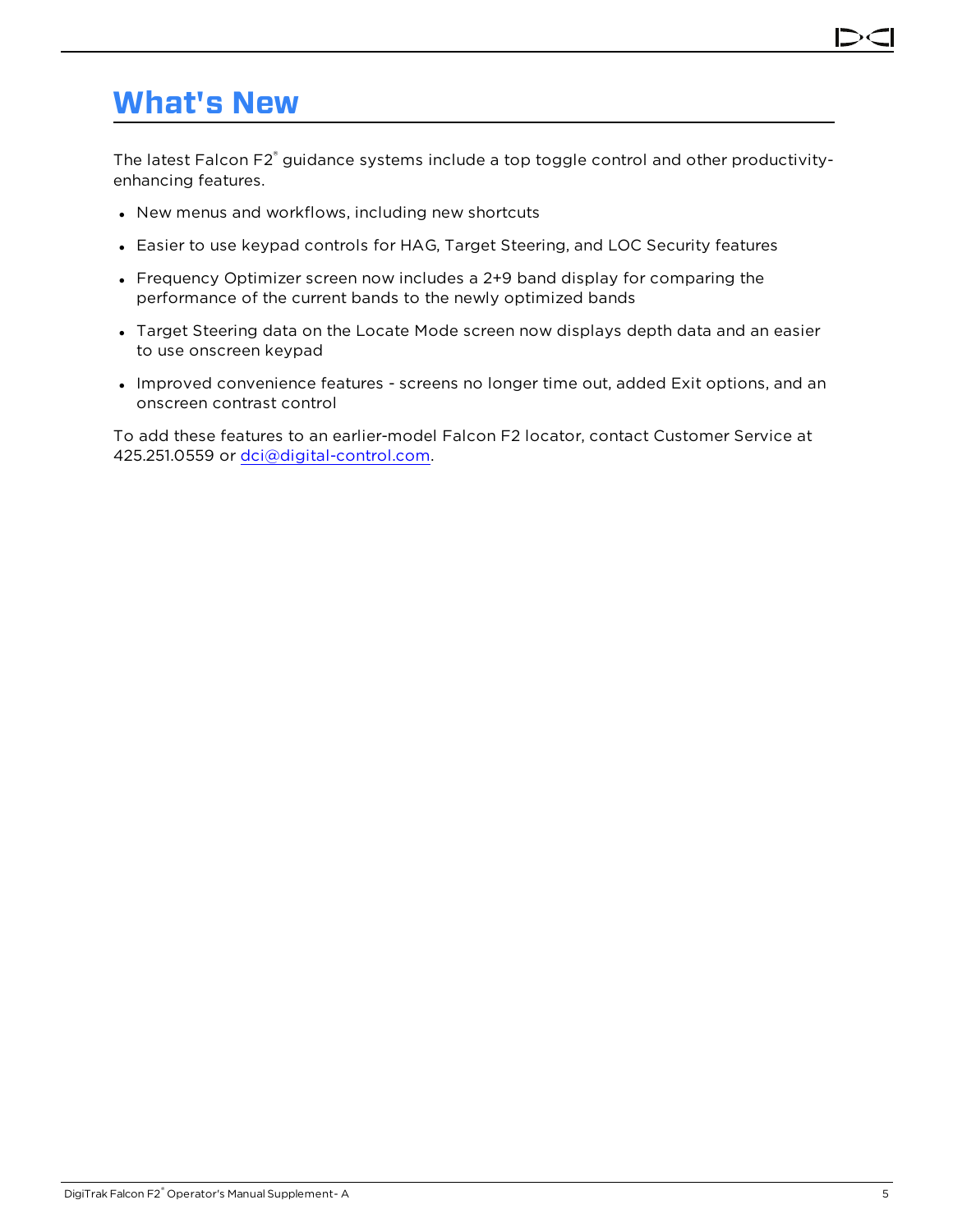# <span id="page-5-0"></span>**Top Toggle Controls**

The Falcon F2 now uses two switches for operating the system: a toggle switch on the top of the locator and a trigger located under the handle. These are the same controls as the Falcon F5.

- Use the Top Toggle switch to access and navigate menus.
- Use the Top Toggle to access shortcut, such as on the Locate Mode screen, toggle right to swap the transmitter Up and Down bands.
- Use the Trigger switch to turn on the locator, select (click on) menu options, and change the screen view.

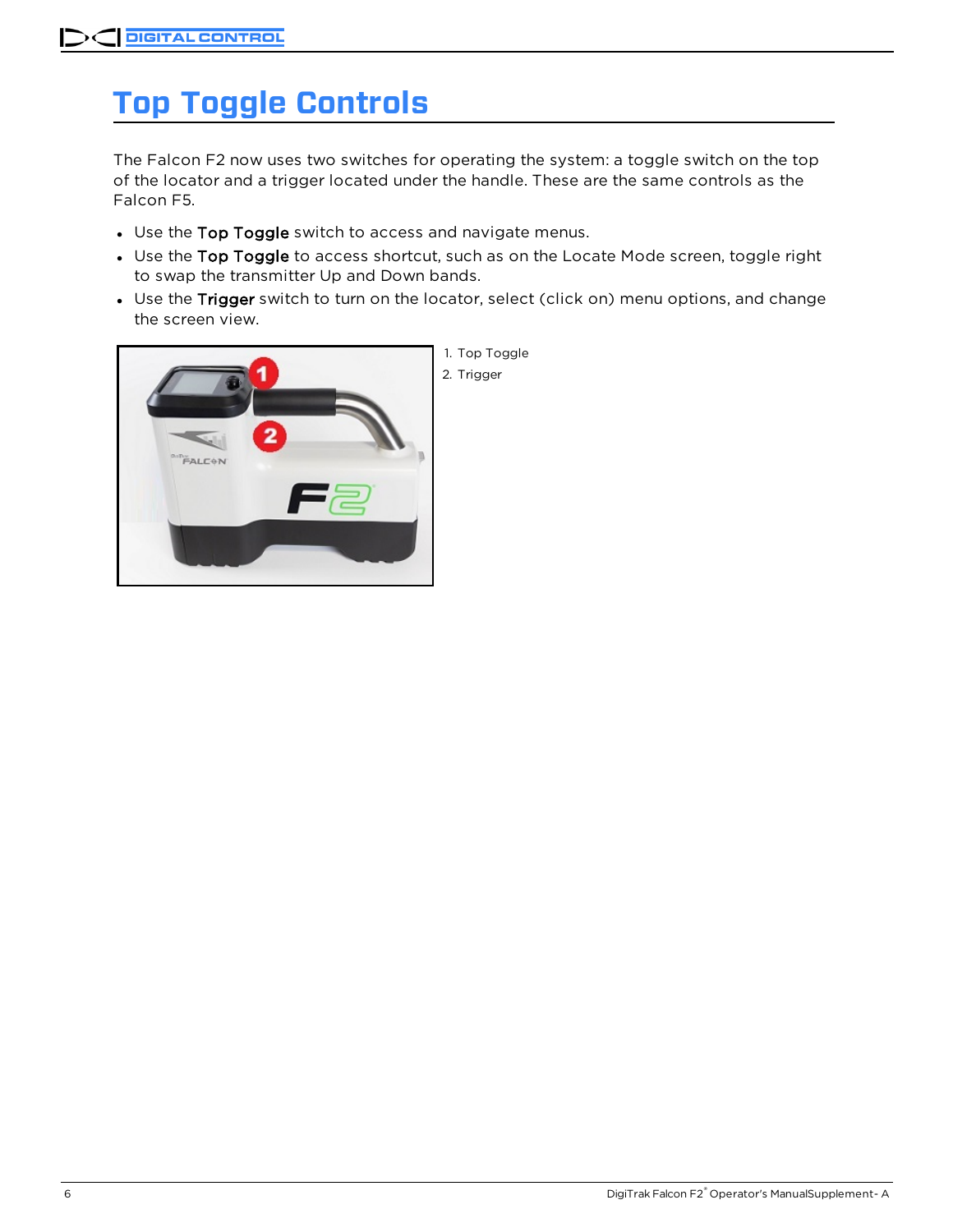## <span id="page-6-0"></span>**Changes to Menus and Screens**

In addition to new controls, the following Falcon F2 menus have been improved for faster access.

- Main Menu
- Locate Mode
- Change Transmitter Band Shortcut
- Transmitter/Frequency Optimization
- Settings Menu
- Roll Offset
- Target Steering
- Height-Above-Ground (HAG)
- <span id="page-6-1"></span>• LOC Security

### **Main Menu**

The Main Menu is the first menu you see after you power on the locator. To access a screen or feature, use the top toggle to move the cursor to the option you want, and then click the trigger to select it.

The Main Menu has changed from the original Falcon F2 and some features have been moved to secondary menus. For more information, see the DCI DigiGuide™ App.



Main Menu

#### 1. Telemetry channel

- 2. TX Band Up or Down and frequency band
- 3. Locator battery life
- 4. Locate Mode
- 5. Power off
- 6. Calibration settings and AGR
- 7. HAG settings
- 8. Settings
- 9. Transmitter/Frequency Optimizer (FO)

### <span id="page-6-2"></span>**Locate Mode**

The Locate Mode screen has new indicators, warnings and shortcuts.

• From the Main menu, select and click Locate Mode  $\blacklozenge$ .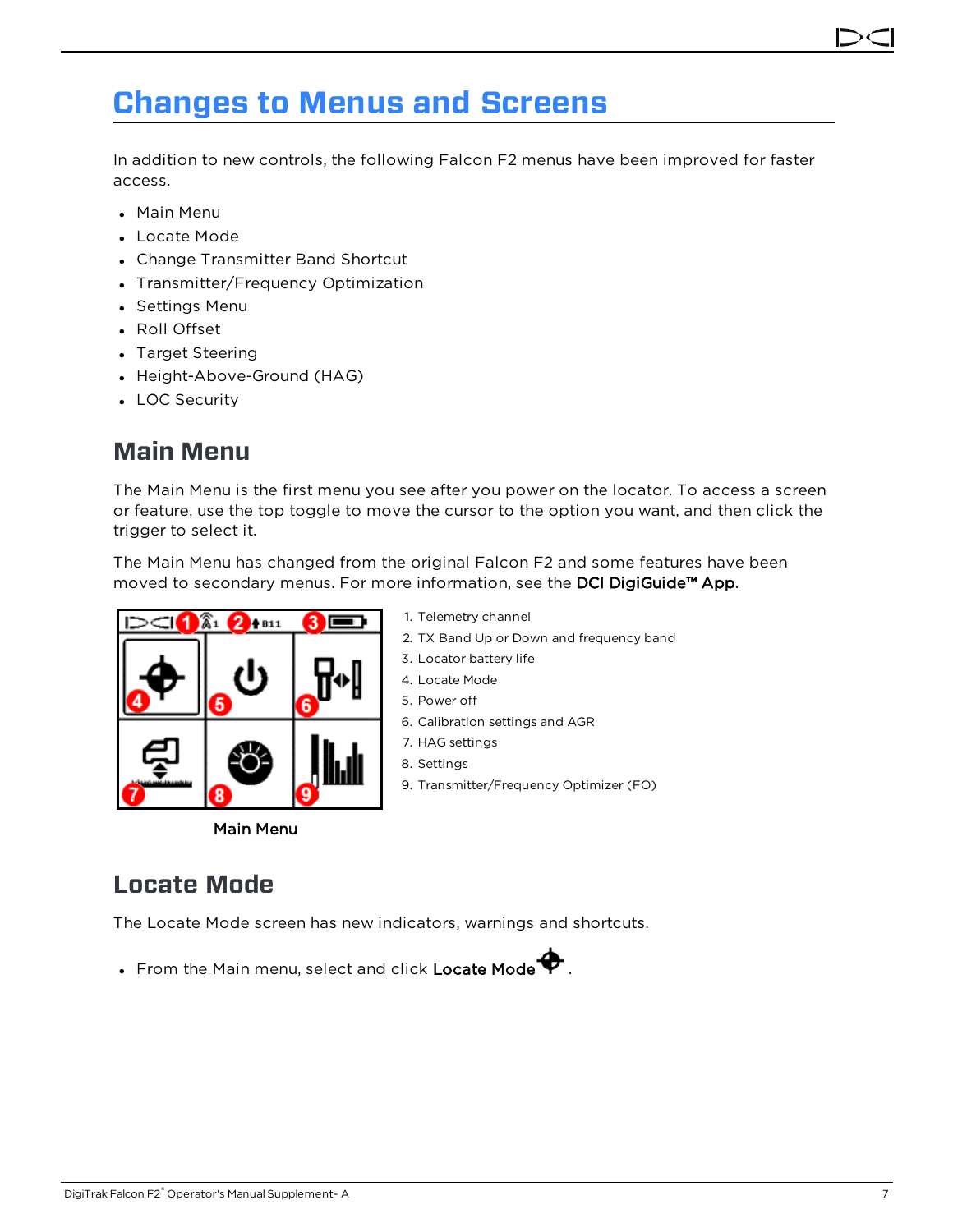

#### <span id="page-7-0"></span>**Transmitter Signal Strength**

The Falcon F2 V2 transmitters have multiple power levels. The Transmitter Signal strength indicator on the Locate Mode screen displays the signal strength level for the paired transmitter. See the V2 [Transmitter](https://dci.zendesk.com/hc/en-us/categories/115000411413-Transmitters) Quick Start Guide for more information on the transmitter signal strength.





High Power Level Standard Power Level Low Power Level

#### <span id="page-7-1"></span>**Transmitter Warnings**

The Locate Mode screen displays warnings for the paired Falcon F2 V2 transmitters in the bottom left corner.

> The Current Draw warning icon  $\bigtriangledown$  displays above the battery power icon if the Tx draws too much current from a weak battery (such as an alkaline battery used on High Power mode) or is used in an incompatible drill housing.



Replace the batteries with SuperCell or Lithium batteries and check that the transmitter housing meets the dimensional requirements. See the [Transmitter](https://dci.zendesk.com/hc/en-us/categories/115000411413-Transmitters) Spec Sheet.

#### <span id="page-7-2"></span>**Locate Mode Screen Controls**

| Depth Screen                  | Hold trigger at Locate Line (LL)         |
|-------------------------------|------------------------------------------|
| Max Mode                      | Hold trigger for at least five seconds   |
| Main Menu                     | Toggle down                              |
| <b>Predicted Depth Screen</b> | Hold trigger at Front Locate Point (FLP) |
| <b>Target Steering</b>        | Toggle up                                |
| <b>Band Selection Menu</b>    | Hold toggle right one second             |

### <span id="page-7-3"></span>**Change Transmitter Band Shortcut**

The Change Band Shortcut screen is a fast way to swap between the Up and Down bands paired with your locator.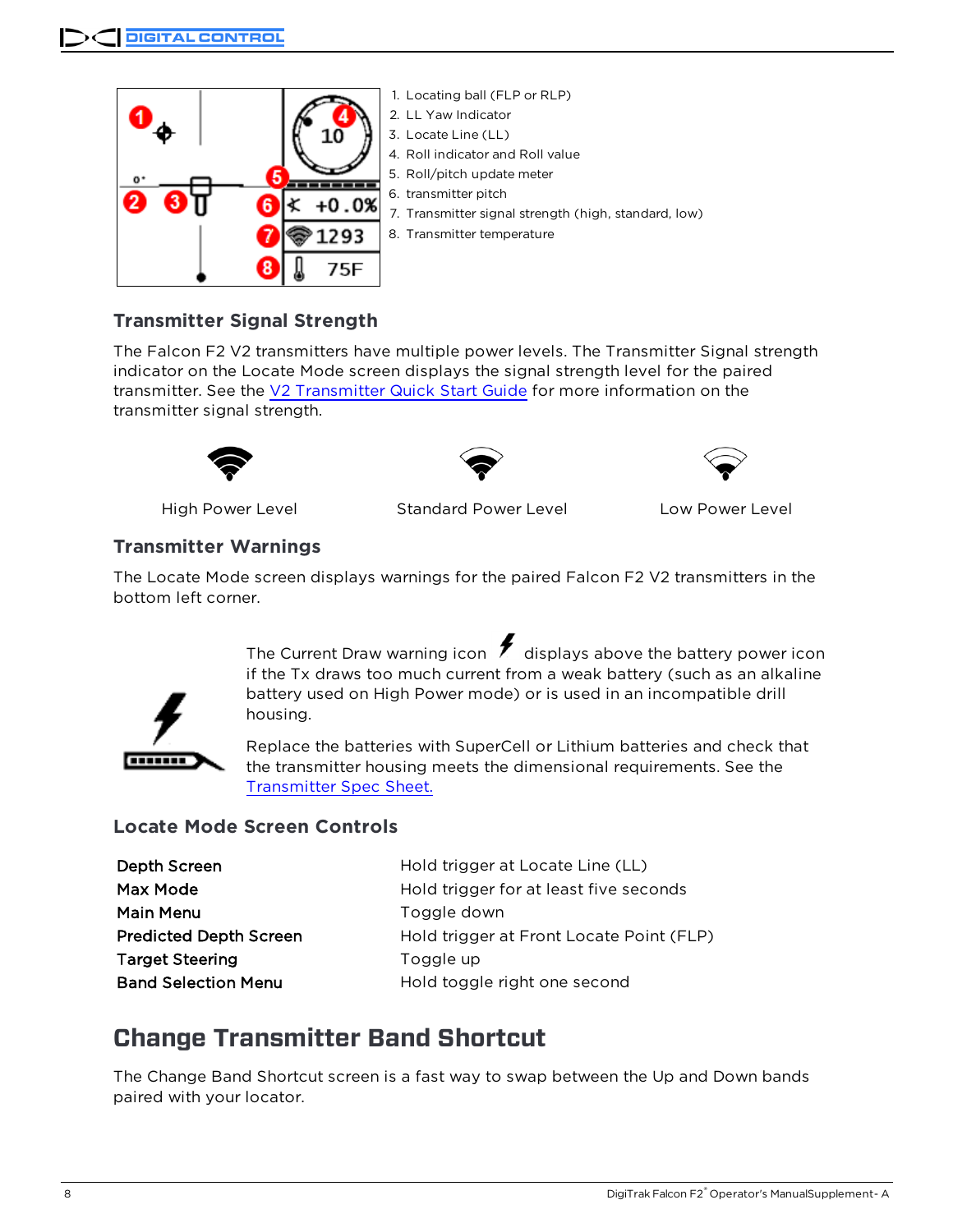• From the Locate Mode screen, toggle to the right.



1. Up Band with band number ( $\checkmark$  = selected) 2. Down band with band number 3. Return to Locate Mode screen 4. Transmitter calibration history

Change Band Shortcut

## <span id="page-8-0"></span>**Transmitter/Frequency Optimization**

The Frequency Optimizer screen displays the current bands as the first two bands on the left of the display, which makes it easier to compare them to the newly optimized bands.

For more information, see the DCI DigiGuide™ App.

• From the Main Menu, toggle to and select Transmitter/FO  $\frac{\| \mathbf{L} \cdot \mathbf{L} \|}{\| \mathbf{L} \|}$ .



- 1. Frequency Optimizer (FO)
- 2. Transmitter Selection Menu
- 3. Transmitter Information and runtime
- 4. Exit the Transmitter Selection Menu



Transmitter/Frequency Optimization Menu

 $11\,34$   $11\,16$   $2$   $25\,29\,34\,38\,43$ Frequency Optimization

1. Current bands

- 2. Band selector
- 3. Band numbers
- 4. Noise high water mark
- 5. Up band selection
- 6. Down band selection
- 7. Start frequency optimizer
- 8. Accept selected bands
- 9. Exit

×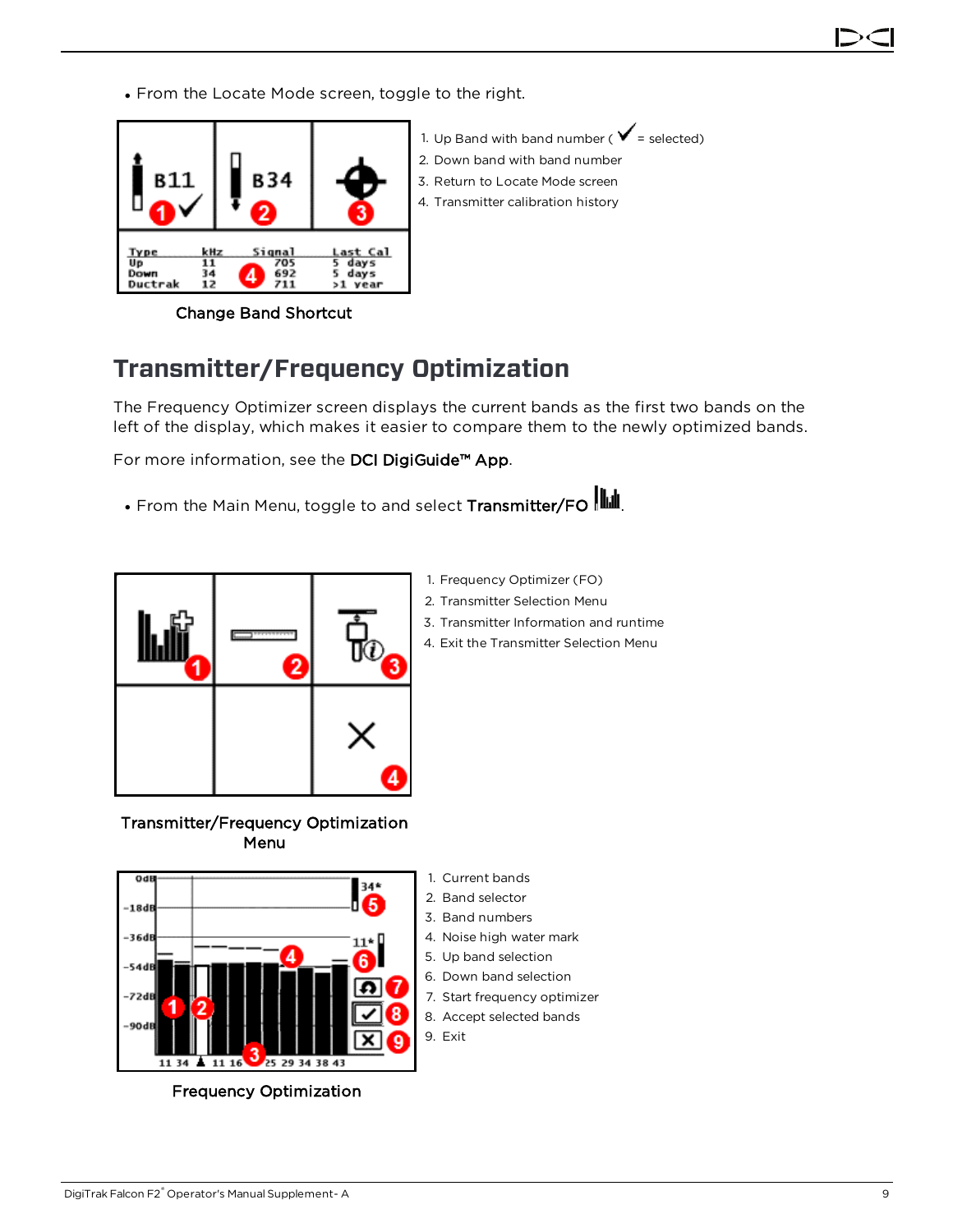

1. Up band 2. Down band

3. DucTrak ( $\checkmark$  =selected)

4. Return to Locate Mode

Transmitter Selection Menu

| SN:             | 30141401        |
|-----------------|-----------------|
| Transmitter:    | FT <sub>2</sub> |
| <b>Region:</b>  | 1               |
| Band:           | O 43k @25k      |
| <b>Current:</b> | 0.131A          |
| Voltage:        | 2.512V          |
| Watts:          | 0.330W          |
| Temp:           | $23^{\circ}$ C  |
| Max Temp:       | $25^{\circ}$ C  |
| <b>Version:</b> | 2.1.4.28        |
| <b>Runtime:</b> | 2 hours         |

- 1. V2 transmitters display the power levels on both bands. The selected band is underlined.
- 2. Transmitter current and voltage for the selected band.

Transmitter Information

## <span id="page-9-0"></span>**Settings Menu**

The Settings Menu has been rearranged to bring more commonly used features to the first page and a new Adjust Contrast setting has been added. For more information, see the DCI DigiGuide™ App.

• On the Main Menu, select and click Settings  $\bigcirc$ .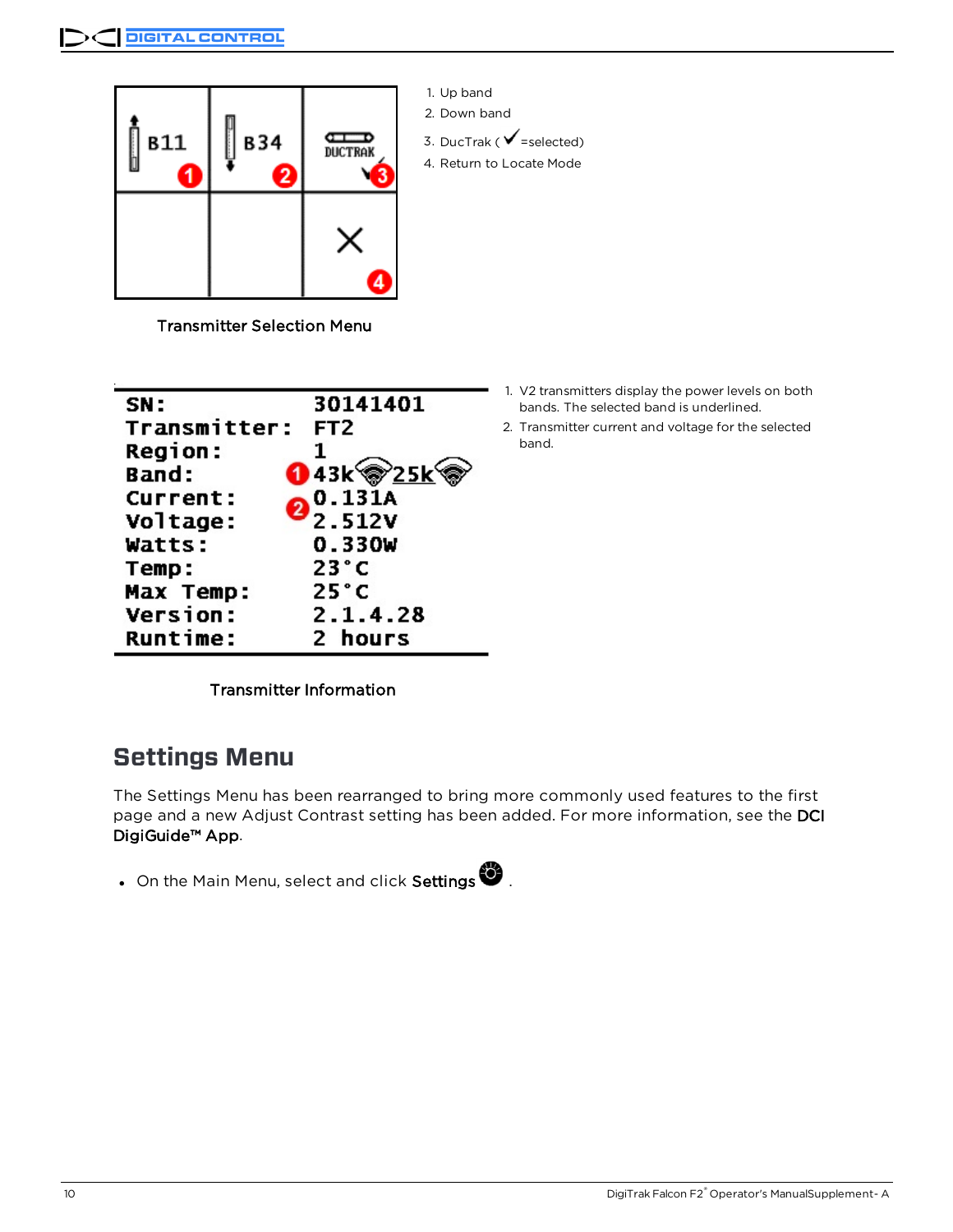

1. Depth units setting 2. Pitch units setting 3. Roll Offset setting 4. Telemetry channel setting 5. Target Steering setting 6. Bubble level 7. Go to Page 2

Settings Menu - Page 1



Settings Menu - Page 2

2. LOC - User unlock 3. LOC settings 4. System timer setting (Loaner mode) 5. Adjust contrast setting

1. Back to Page 1

- 6. Calibration signal strength values
- 7. Exit System Settings menu



Contrast can still be adjusted by holding the locator vertical and holding the trigger.

### <span id="page-10-0"></span>**Roll Offset**

The roll clock displays the relative position of the drill head using a clock analogy with the top being 12:00. Use Roll Offset if the transmitter's 12:00 position does not match that of the drill head.



Roll offset must be disabled before changing bands using the 10-2-7 method.

- 1. Turn on and pair the transmitter to the locator.
- 2. Ensure that the drill head is at its 12:00 position.
- 3. Go to Settings  $\bullet$  menu, and then toggle over and select Roll Offset  $\bullet$ .
- 4. Select Enable Roll Offset  $\mathbb{Q}_1$ .

The live clock changes to 12:00 and returns to the Locate Mode screen. RO displays at the bottom left of the roll clock.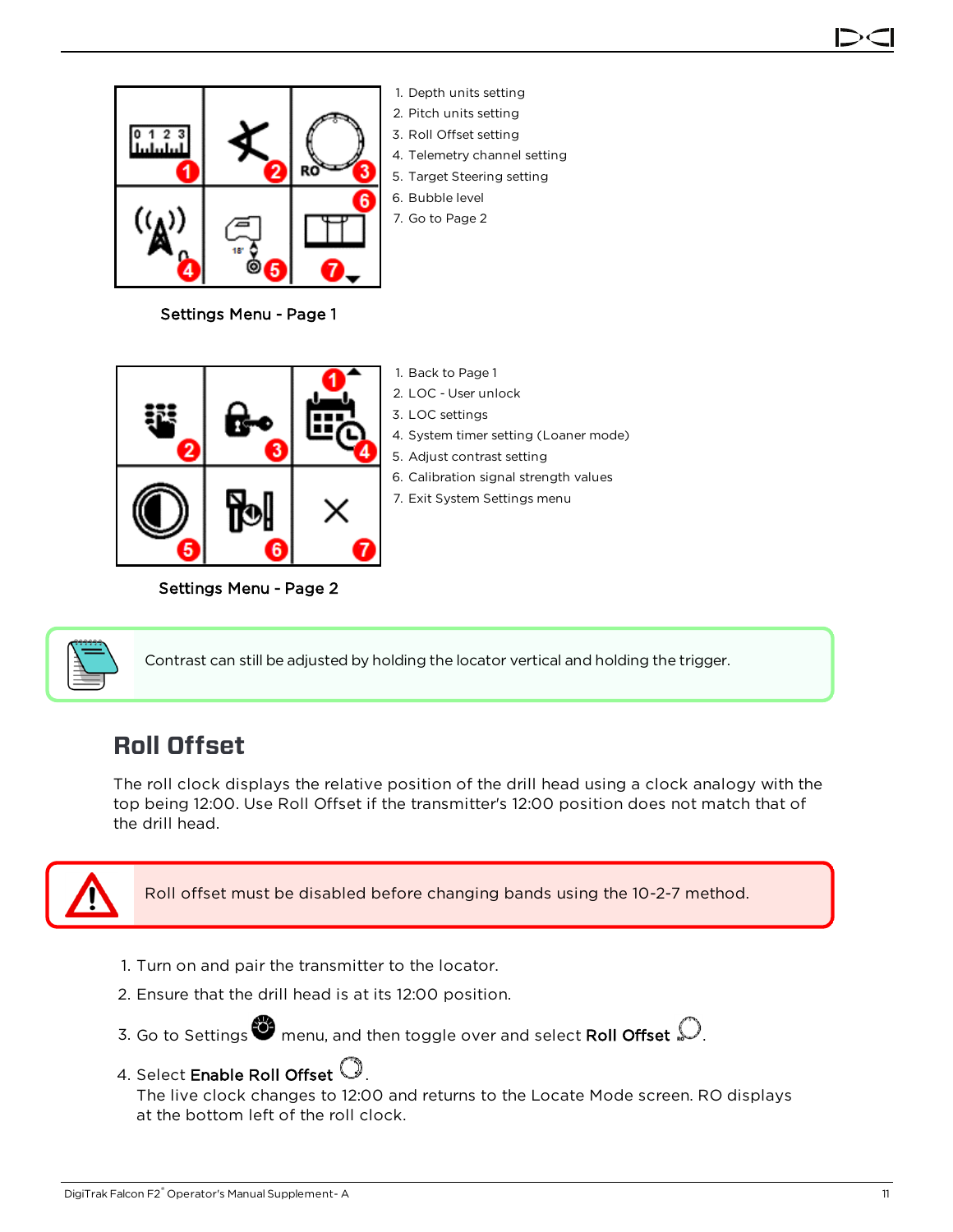

Roll Offset Option Menu



To view the original roll value prior to setting the Roll Offset to 12, from the Locate Mode screen, roll to 12. Toggle to Settings > Roll Offset. The uncorrected live clock is displayed.

#### <span id="page-11-0"></span>**Target Steering**

Target Steering allows the Falcon locator to be placed ahead of the drill head and used as a steering target. New features on the Target Steering display include depth measurement and an easier to use keypad control. For more information, see the DCI DigiGuide™ App.

- . From the Settings menu, click Target Steering.
- New shortcuts from the Locate Mode screen: To turn on Target Steering, toggle up. To turn it off, toggle down.



Target Steering Menu

- 1. Turn on Target Steering at the target depth value shown and return to Locate Mode screen in Target Mode
- 2. Program new target depth
- 3. Turn off Target Steering and return to Locate Mode screen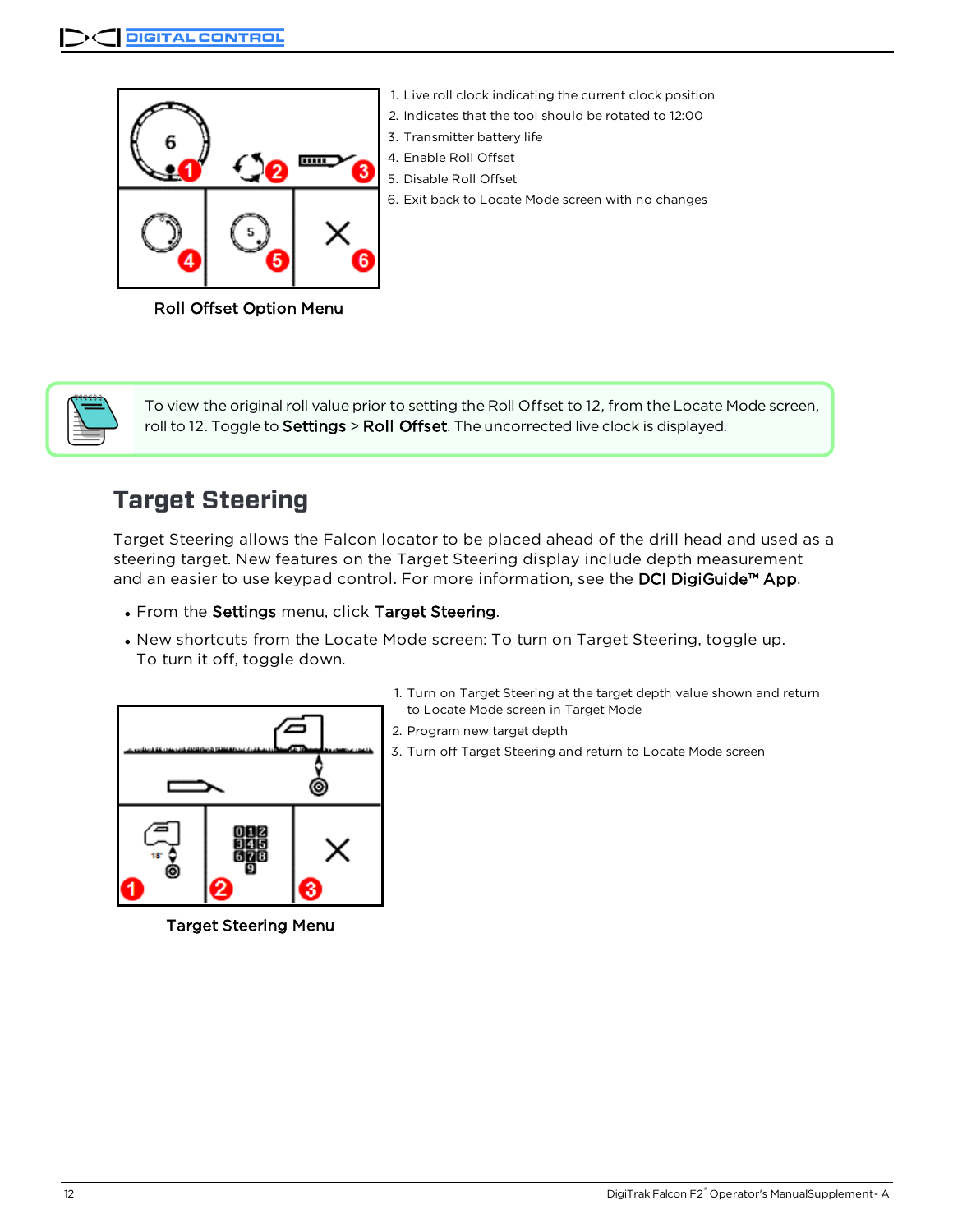



- 1. Horizontal distance from transmitter to locator
- 2. Approximate transmitter depth below the plane of the locator

Locate screen with Target Steering Mode on



New feature: To view the signal strength on the Depth screen, hold the trigger.

## <span id="page-12-0"></span>**Height-Above-Ground (HAG)**

Use Height-Above-Ground (HAG) to set a height measurement on the locator, so you don't have to set it on the ground for a depth measurement. HAG now has simplified menus and an easier to use keypad. For more information, see the DCI DigiGuide™ App..



To prevent incorrect readings, Falcon always powers on with the HAG function off (disabled). HAG also automatically shuts off during calibration and when you change depth units, and is ignored during Target Steering and AGR tests. Any distance the locator will be above ground level needs to be added to Target Depth.

Until you enable HAG, the locator must be placed on the ground for accurate depth readings.

• From the Main Menu, select and click  $HAG \stackrel{d}{\longrightarrow}$ .



Height Above Ground (HAG) menu

- 1. Turn off HAG and go to the Locate Mode screen
- 2. Enable HAG at current height and go to the Locate Mode screen
- 3. Reset the HAG Height
- 4. Exit the HAG menu and go to the Locate Mode screen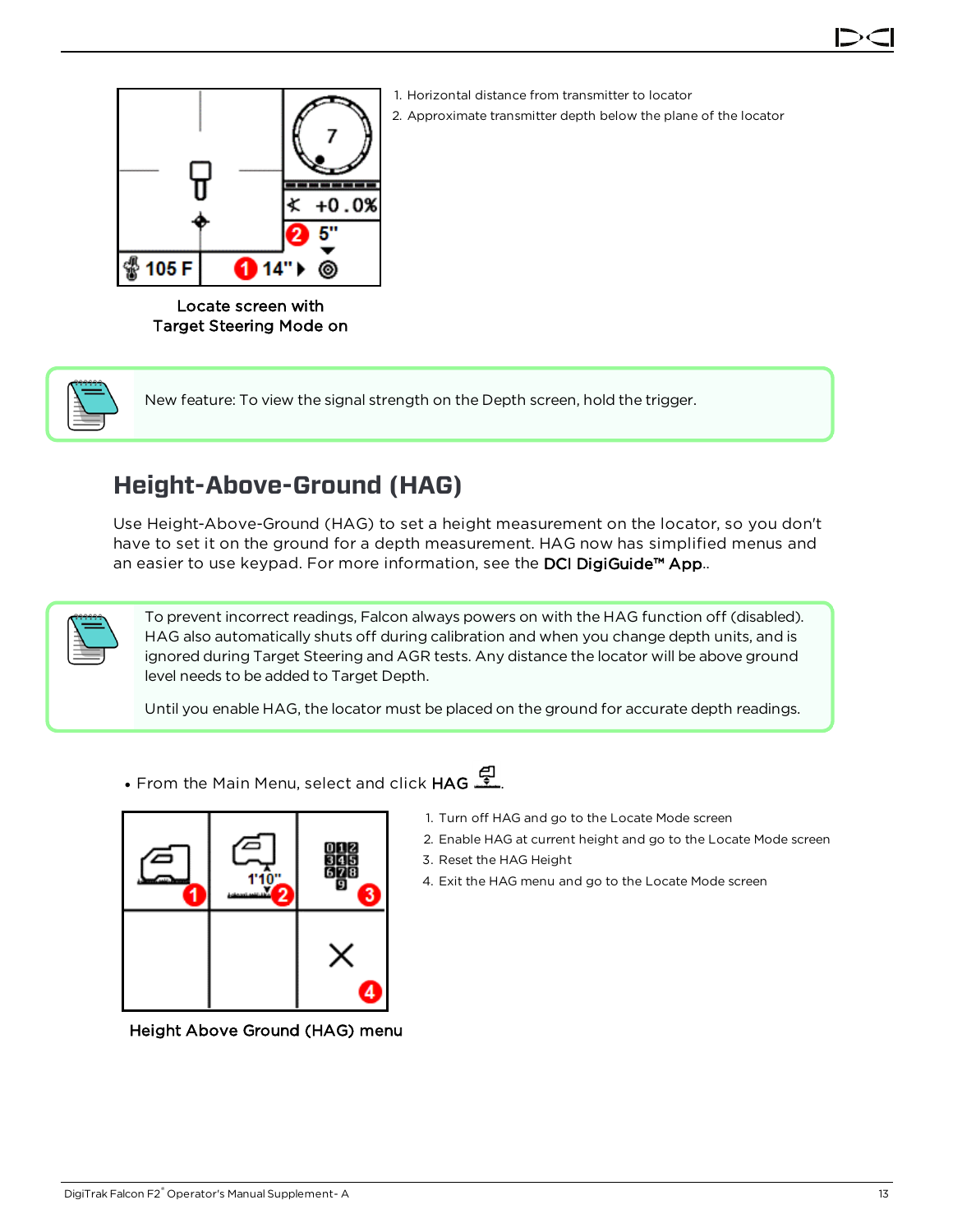

- 1. Backspace
- 2. Enter new height. Enables HAG and returns to the Locate Mode screen

Set HAG

## <span id="page-13-0"></span>**LOC Security**

LOC™ allows you to set a usage timer with lock-out capabilities on your Falcon locator. After the time expires, the locator is disabled until a code is entered. The LOC menus have been simplified and now use an improved keypad. For more information how to use LOC, see the LOC [Supplement](https://dci.zendesk.com/hc/en-us/articles/360000589753-Supplement-C-LOC) C and follow the Falcon F5 instructions.

. Go to Settings menu, toggle down to the second set of icons. Select and click Unlock